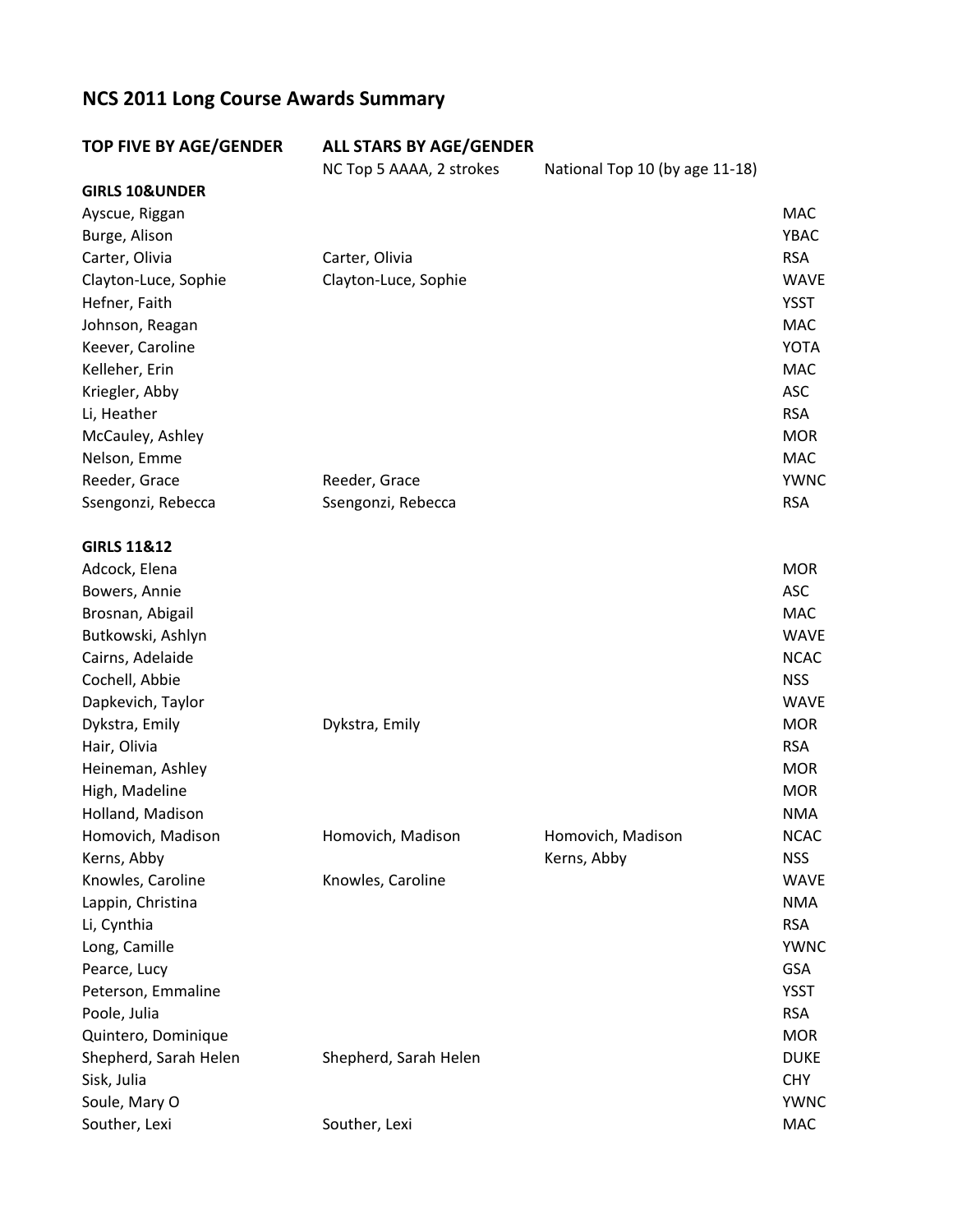| Taekman, Sarah<br>Taekman, Sarah                      | <b>CHY</b>                 |
|-------------------------------------------------------|----------------------------|
| Tennant, Kayla                                        | <b>STAR</b><br><b>YSST</b> |
| Turcanu, Maria<br>Turcanu, Maria<br>Vetrano, Alexis   | <b>WAVE</b>                |
|                                                       |                            |
| <b>GIRLS 13&amp;14</b>                                |                            |
| Allen, Emily<br>Allen, Emily                          | <b>NMA</b>                 |
| Baker, Kathleen<br>Baker, Kathleen<br>Baker, Kathleen | <b>STAR</b>                |
| Bishop, Haley                                         | <b>WAVE</b>                |
| Brem, Ashley<br>Brem, Ashley<br>Brem, Ashley          | <b>WOW</b>                 |
| Casazza, Caitlin                                      | <b>TYDE</b>                |
| Hu, Julie                                             | <b>NCAC</b>                |
| Lawton, Kelsey<br>Lawton, Kelsey                      | <b>MOR</b>                 |
| Liu, Danielle<br>Liu, Danielle                        | <b>DUKE</b>                |
| Marsh, Alyssa<br>Marsh, Alyssa                        | <b>MAC</b>                 |
| Martin, Tara                                          | <b>RSA</b>                 |
| McClanahan, Rozhina                                   | <b>MAC</b>                 |
| McCullagh, Nora<br>McCullagh, Nora                    | <b>MAC</b>                 |
| Moore, Hannah<br>Moore, Hannah<br>Moore, Hannah       | <b>RSA</b>                 |
| <b>Neil Caroline</b><br>Neil, Caroline                | <b>STAR</b>                |
| Ontjes, Olivia<br>Ontjes, Olivia                      | <b>WAVE</b>                |
| Ortega, Melissa                                       | <b>RSA</b>                 |
| Pelt, Libby                                           | <b>RSA</b>                 |
| Rhodes, Lauren<br>Rhodes, Lauren                      | <b>MAC</b>                 |
| Roses, Maija<br>Roses, Maija                          | <b>DUKE</b>                |
| Stranick, Sara<br>Stranick, Sara                      | <b>MAC</b>                 |
| Sullivan, Christine                                   | <b>MAC</b>                 |
| Welshofer, Elsa<br>Welshofer, Elsa<br>Welshofer, Elsa | <b>MAC</b>                 |
| Williams, Emma                                        | <b>RSA</b>                 |
| <b>GIRLS 15&amp;16</b>                                |                            |
| Barham, Jb                                            | <b>RSA</b>                 |
| Bryant, Caroline                                      | <b>MAC</b>                 |
| Casazza, Caitlin<br>Casazza, Caitlin                  | <b>TYDE</b>                |
| Connors, Kristin                                      | <b>RSA</b>                 |
| Dupay, Ally                                           | <b>MAC</b>                 |
| Emery, Nicole<br>Emery, Nicole                        | <b>MAC</b>                 |
| Greenberg, Lauren<br>Greenberg, Lauren                | <b>MAC</b>                 |
| Henry, Sarah                                          | <b>RSA</b>                 |
| Johnson, Faith<br>Johnson, Faith                      | <b>STAR</b>                |
| Labonge, Natalie                                      | <b>GSA</b>                 |
| Liu, Claire                                           | <b>WAVE</b>                |
| Lurito, Cristina                                      | <b>GSC</b>                 |
| Marshall, Alexandra                                   | <b>TYDE</b>                |
| Martelle, Alexandra                                   | SAC                        |
| Merritt, Heather<br>Merritt, Heather                  |                            |
|                                                       | MAC                        |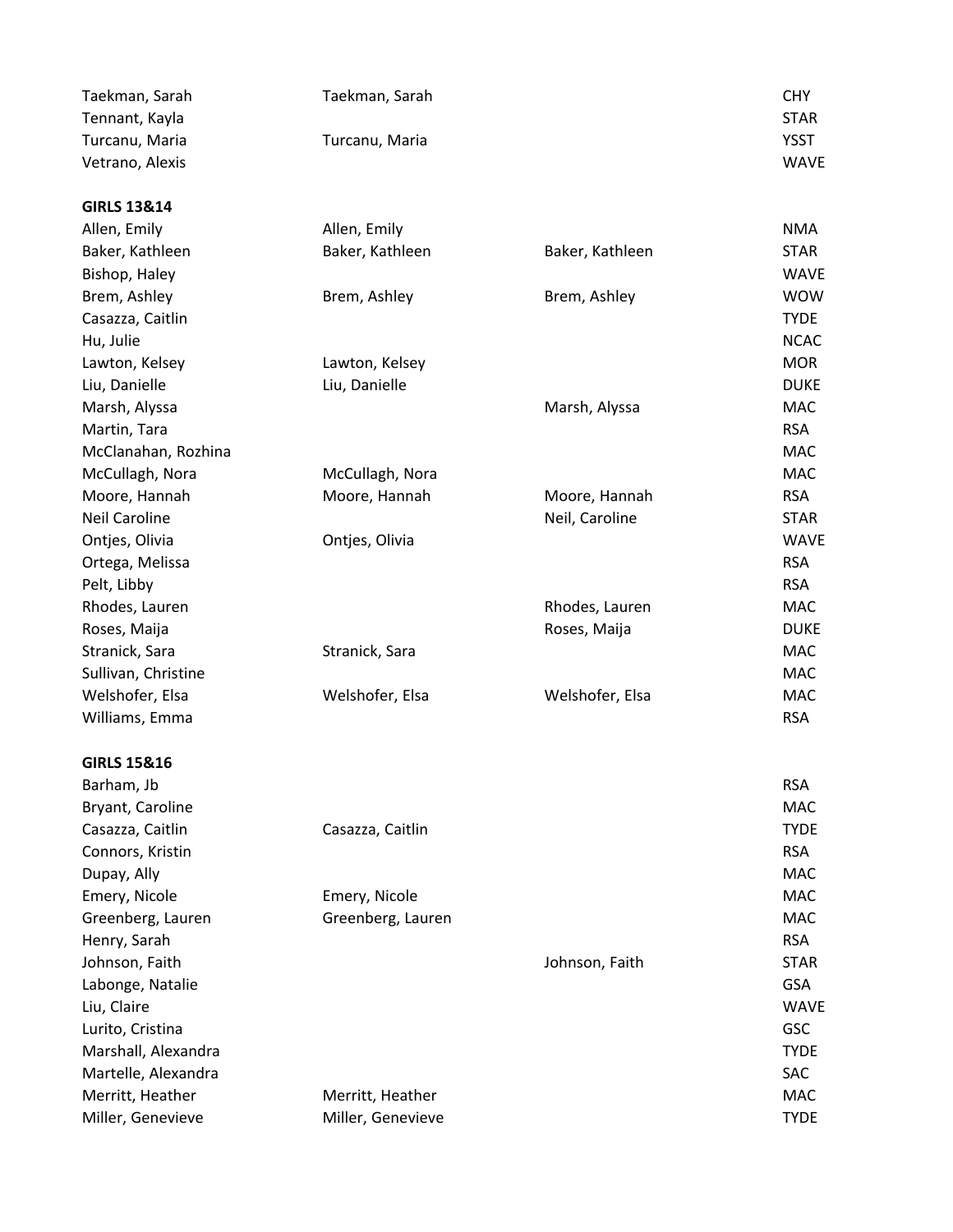| Mulligan, Rachel            |                      |                      | <b>YOTA</b> |
|-----------------------------|----------------------|----------------------|-------------|
| Neil, Caroline              |                      |                      | <b>STAR</b> |
| Pena, Kendall               | Pena, Kendall        |                      | <b>MOR</b>  |
| Rhodes, Lauren              | Rhodes, Lauren       |                      | <b>MAC</b>  |
| Roses, Maija                | Roses, Maija         | Roses, Maija         | <b>MAC</b>  |
| Schumacher, London          |                      |                      | <b>RSA</b>  |
| Sheridan, Maria             | Sheridan, Maria      |                      | <b>MAC</b>  |
| Smith, Lillie               | Smith, Lillie        |                      | <b>MOR</b>  |
| Stephens-Pickeral, Alistair |                      |                      | <b>STAR</b> |
| Sullivan, Christine         |                      |                      | <b>MAC</b>  |
| Tschoke, Victoria           |                      |                      | <b>RSA</b>  |
| Welshofer, Elsa             | Welshofer, Elsa      |                      | <b>MAC</b>  |
| Williams, Katy              |                      |                      | <b>YOTA</b> |
| <b>GIRLS 17&amp;18</b>      |                      |                      |             |
| Benson, Sabrina             | Benson, Sabrina      |                      | <b>YOTA</b> |
| Bryant, Caroline            | Bryant, Caroline     |                      | <b>MAC</b>  |
| Byrum, Charity              |                      |                      | <b>STAR</b> |
| Connors, Kristin            | Connors, Kristin     |                      | <b>RSA</b>  |
| Davis, Supriya              |                      |                      | <b>DUKE</b> |
| Foreman, Shannon            | Foreman, Shannon     |                      | <b>MAC</b>  |
| Frith, Ashley               |                      |                      | <b>NSS</b>  |
| Giamber, Nicole             |                      |                      | <b>MOR</b>  |
| Godlewski, Jessie           | Godlewski, Jessie    |                      | <b>RSA</b>  |
| Gordy, Lillian              |                      |                      | <b>STAR</b> |
| Hoover, Meredith            | Hoover, Meredith     |                      | <b>MAC</b>  |
| Larson, Nancy               |                      |                      | <b>STAR</b> |
| Linker, Katelyn             | Linker, Katelyn      |                      | <b>MOR</b>  |
| Marett, Emily               |                      |                      | <b>YWNC</b> |
| Martin, Hannah              | Martin, Hannah       |                      | <b>GSA</b>  |
| Meyer, Theresa              |                      |                      | <b>YOTA</b> |
| Mitchell, Victoria          | Mitchell, Victoria   | Mitchell, Victoria   | <b>MOR</b>  |
| Molloy, Kiera               |                      |                      | <b>YOTA</b> |
| Murch Elliot, Billy         | Murch Elliot, Currie |                      | MAC         |
| Murch Elliot, Currie        | Murch Elliot, Billy  |                      | MAC         |
| Oslund, Victoria            |                      |                      | <b>YWNC</b> |
| Pena, Tessa                 | Pena, Tessa          |                      | <b>MOR</b>  |
| Plevka, Katherine           |                      |                      | MAC         |
| Powell, Haley               | Powell, Haley        |                      | <b>MAC</b>  |
| Stenkvist, Henriette        | Stenkvist, Henriette | Stenkvist, Henriette | <b>RSA</b>  |
| York, Michelle              |                      |                      | <b>NCAC</b> |

| Adams, Alex      |                  | MAC        |
|------------------|------------------|------------|
| Corkery, Owen    | Corkery, Owen    | <b>MAC</b> |
| Diacumakos, Noah | Diacumakos, Noah | <b>RSA</b> |

**BOYS 10&UNDER**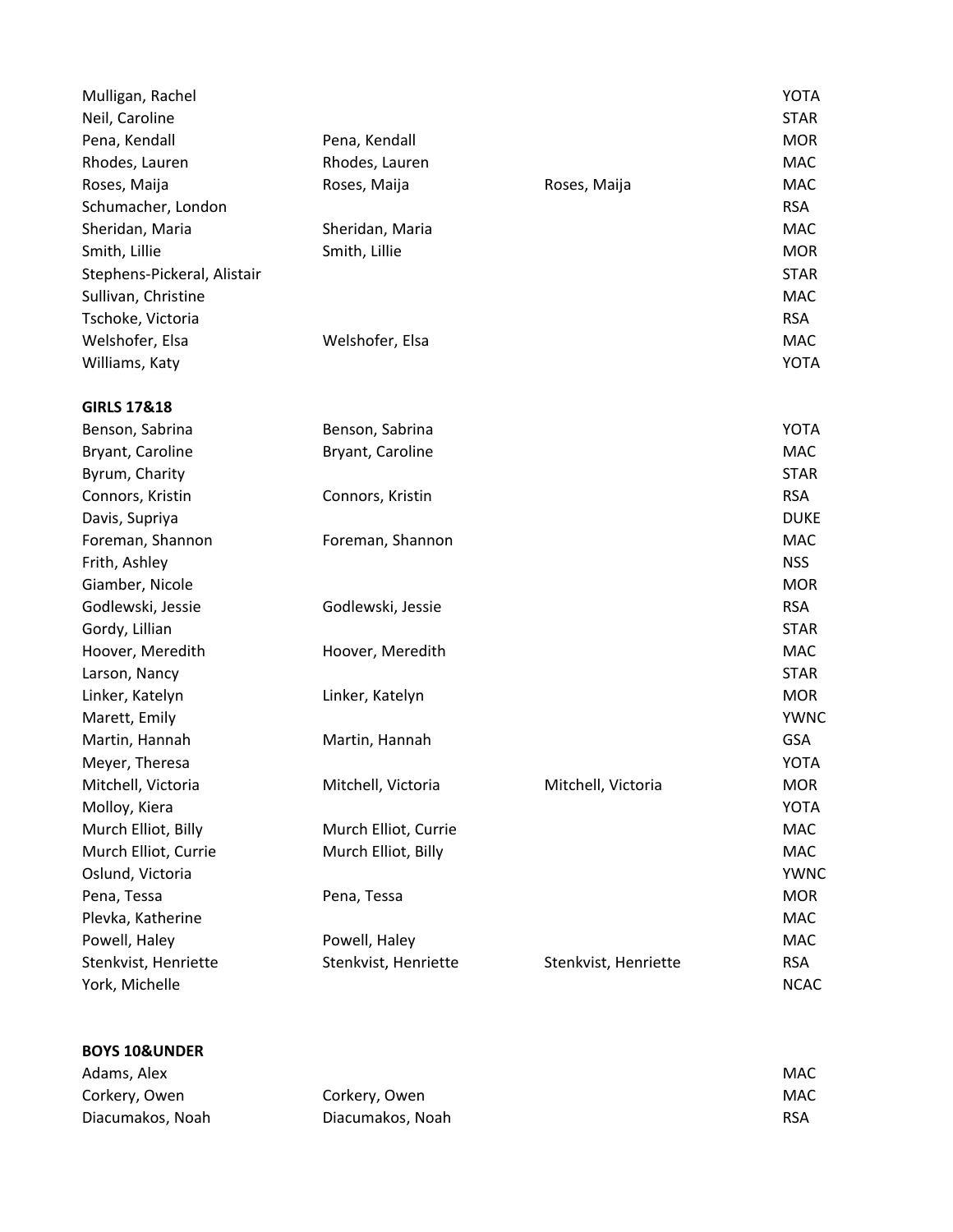| Eudy, Alex            | Eudy, Alex          |                  | UN          |
|-----------------------|---------------------|------------------|-------------|
| Fenwick, Ben          | Fenwick, Ben        |                  | <b>MAC</b>  |
| Hamlet, Thomas        |                     |                  | <b>FAST</b> |
| Healy, John           | Healy, John         |                  | <b>WAVE</b> |
| Humphreys, Grant      |                     |                  | GSC         |
| McRea, Micah          |                     |                  | <b>CVAC</b> |
| Meadows, Grant        |                     |                  | <b>CCS</b>  |
| Miller, Cameron       | Miller, Cameron     |                  | <b>MAC</b>  |
| Moore, Michael        |                     |                  | <b>RSA</b>  |
| Thompson, Brian       |                     |                  | <b>RSA</b>  |
| Wiltsey, Kevin        |                     |                  | <b>MAC</b>  |
| Zheng, Andrew         | Zheng, Andrew       |                  | <b>CHY</b>  |
| <b>BOYS 11&amp;12</b> |                     |                  |             |
| Atkinson, Will        |                     |                  | <b>WAVE</b> |
| Ballard, Alex         | Ballard, Alex       | Ballard, Alex    | <b>YSST</b> |
| Barden, Benjamin      | Barden, Benjamin    |                  | <b>STAR</b> |
| Bathory, Levente      | Bathory, Levente    | Bathory, Levente | <b>STAR</b> |
| Best, Jack            |                     |                  | <b>WOW</b>  |
| Bird, Alex            |                     |                  | <b>NCAC</b> |
| Blandford, Connor     | Blandford, Connor   |                  | <b>MOR</b>  |
| Conklin, Justin       |                     |                  | <b>MAC</b>  |
| Eruchalu, Ikenna      |                     |                  | <b>MAC</b>  |
| Eytcheson, Jared      |                     |                  | <b>RSA</b>  |
| Green, Jason          |                     |                  | <b>YWNC</b> |
| Guiler, William       | Guiler, William     |                  | <b>MAC</b>  |
| Healy, John           |                     |                  | <b>WAVE</b> |
| Hinman, Maziar        |                     |                  | <b>STAR</b> |
| Li, Michael           |                     |                  | <b>DUKE</b> |
| Lombana, Greg         |                     |                  | <b>WAVE</b> |
| Manchester, Coleman   | Manchester, Coleman |                  | <b>MAC</b>  |
| Nichols, Jordan       |                     |                  | <b>WAVE</b> |
| Oakley, Will          |                     |                  | <b>MOR</b>  |
| Payne, Davis          |                     |                  | <b>WAVE</b> |
| Silver, Chris         |                     |                  | <b>MOR</b>  |
| Ssengonzi, Jethro     |                     |                  | <b>RSA</b>  |
| Suits, Jon            |                     |                  | <b>YOTA</b> |
| Thompson, Aaron       |                     |                  | <b>RSA</b>  |
| Werden, Jacob         |                     |                  | <b>NCAC</b> |
| Wright, Hunter        |                     |                  | <b>YOTA</b> |
| Zheng, Matt           |                     |                  | <b>RSA</b>  |
| Zordich, David        |                     |                  | <b>RSA</b>  |
| <b>BOYS 13-14</b>     |                     |                  |             |
| Bilden, Tommy         | Bilden, Tommy       | Bilden, Tommy    | <b>DUKE</b> |
| Bradshaw, Pierce      |                     |                  | <b>NSS</b>  |
| Brakovec, Hunter      | Brakovec, Hunter    |                  | <b>NSS</b>  |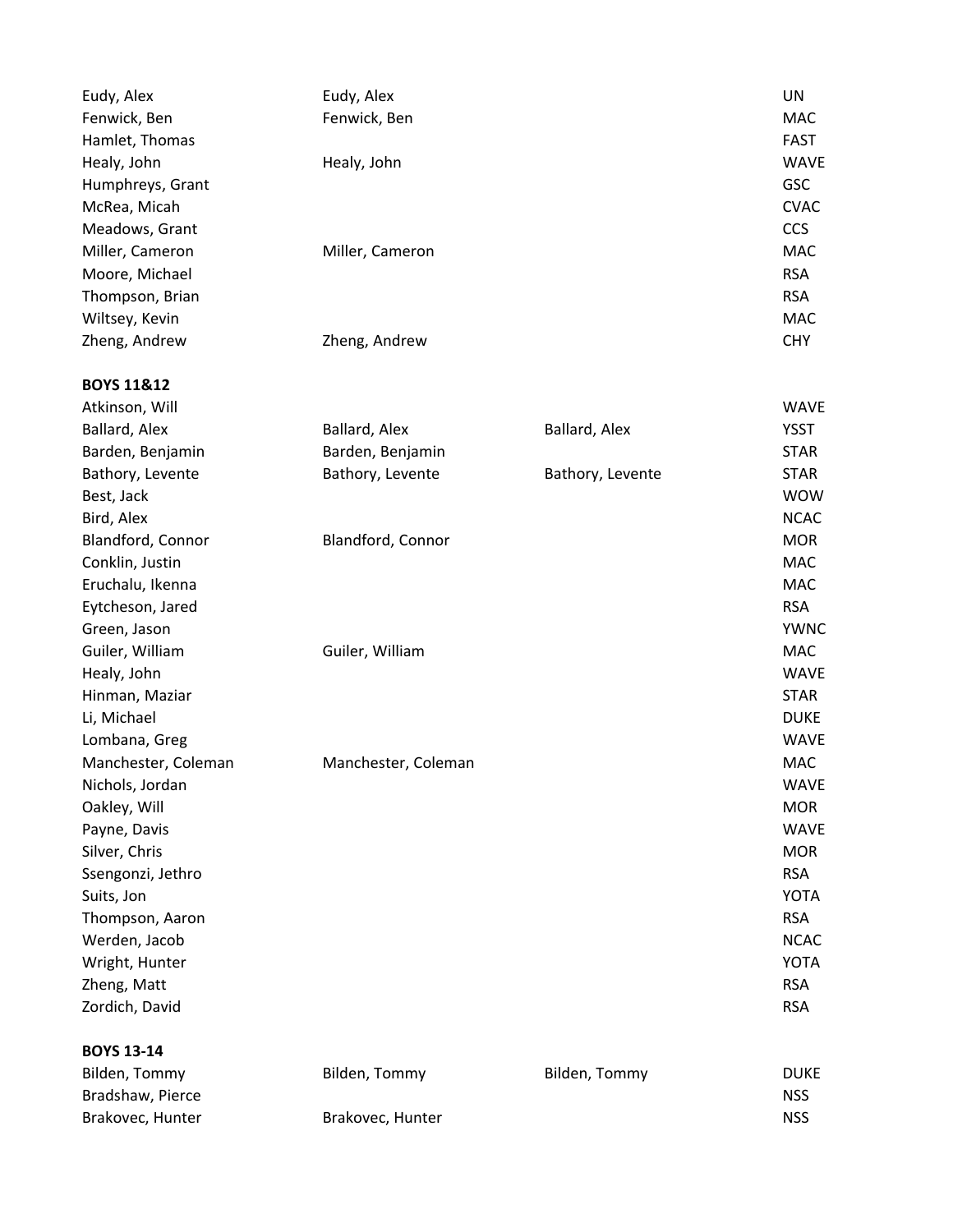| Cairns, Noah<br>Campbell, Parker |                     |                   | <b>NCAC</b><br><b>SAC</b> |
|----------------------------------|---------------------|-------------------|---------------------------|
|                                  |                     | Cobb, Collier     | <b>WAVE</b>               |
| Craig, Steven                    | Craig, Steven       |                   | <b>MOR</b>                |
| Daniels, Chris                   | Daniels, Chris      |                   | <b>RSA</b>                |
| Ellington, Colin                 | Ellington, Colin    | Ellington, Colin  | <b>YOTA</b>               |
| Glavich, Jonathan                | Glavich, Jonathan   | Glavich, Jonathan | <b>YOTA</b>               |
| Hauser, Jamison                  |                     |                   | <b>RSA</b>                |
| Johnson, Connor                  | Johnson, Connor     | Johnson, Connor   | <b>SEA</b>                |
| Kohut, Chris                     |                     |                   | <b>YOTA</b>               |
| Long, Connor                     | Long, Connor        |                   | <b>MAC</b>                |
| Maslowski, Seth                  |                     |                   | <b>RSA</b>                |
| McCulloch, Gavin                 |                     |                   | <b>RSA</b>                |
| Riggan, Cole                     | Riggan, Cole        |                   | <b>HPSC</b>               |
| Silver, Tyler                    | Silver, Tyler       | Silver, Tyler     | <b>MOR</b>                |
| Yeh, Sean                        |                     | Yeh, Sean         | <b>WAVE</b>               |
| <b>BOYS 15&amp;16</b>            |                     |                   |                           |
| Bradshaw, Pierce                 |                     |                   | <b>NSS</b>                |
| Bretschneider, Lane              | Bretschneider, Lane |                   | <b>MAC</b>                |
| Brumm, Pete                      |                     |                   | <b>MAC</b>                |
| Burt, Bailey                     | Burt, Bailey        |                   | <b>MAC</b>                |
| Cade, Ryan                       |                     |                   | <b>RSA</b>                |
| Caveness, Christian              | Caveness, Christian |                   | <b>CFAC</b>               |
| Darmody, Kyle                    | Darmody, Kyle       | Darmody, Kyle     | <b>MAC</b>                |
| Dong, Christopher                |                     |                   | <b>DUKE</b>               |
| Garrison, Ethan                  |                     |                   | <b>MAC</b>                |
| Glenn, Kevin                     | Glenn, Kevin        | Glenn, Kevin      | <b>MAC</b>                |
| Harmon, Clay                     | Harmon, Clay        |                   | <b>MOR</b>                |
| Henry, Andrew                    | Henry, Andrew       |                   | <b>RSA</b>                |
| Hoffman, Conor                   |                     |                   | <b>DUKE</b>               |
| House, Garrett                   |                     | House, Garrett    | <b>DUKE</b>               |
| Johns, Travis                    | Johns, Travis       |                   | <b>WOW</b>                |
| Josa, Matthew                    | Josa, Matthew       | Josa, Matthew     | MAC                       |
| Klinger, Isaac                   |                     |                   | <b>GCY</b>                |
| Lile, Nathan                     |                     |                   | SMAC                      |
| Linker, Adam                     |                     |                   | <b>MOR</b>                |
| Manchester, Jack                 | Manchester, Jack    |                   | MAC                       |
| McCullagh, Hayes                 |                     |                   | MAC                       |
| McPheters, Matthew               |                     |                   | <b>WOW</b>                |
| Miller, Benjamin                 |                     |                   | <b>MOR</b>                |
| Osada, Koya                      | Osada, Koya         |                   | <b>NCAC</b>               |
| Turcanu, Sava                    | Turcanu, Sava       | Turcanu, Sava     | <b>YSST</b>               |
| Wheeler, Reed                    | Wheeler, Reed       | Wheeler, Reed     | MAC                       |
| <b>BOYS 17&amp;18</b>            |                     |                   |                           |

Blazevski, Marko Blazevski, Marko UN